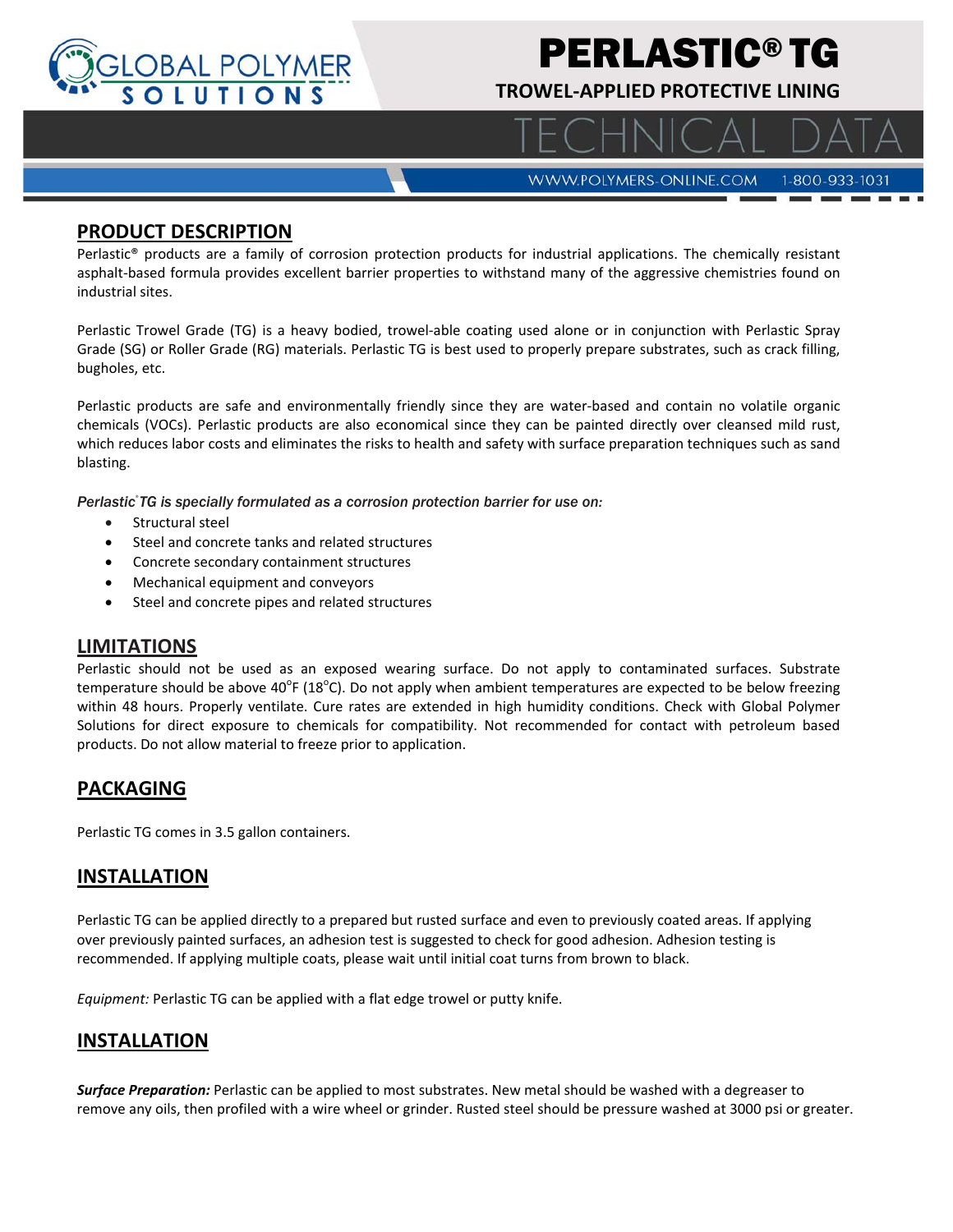Concrete should be power washed at 3000 psi or greater. Remove any grease/oil stains with degreaser, rinse with water, and allow to dry. Horizontal surfaces should be sealed with a concrete sealer, call for recommended products and methods. No sealer is needed for vertical applications.

*Material Placement:* Scoop material out of the pail with a trowel and apply to areas needed to be filled. Smooth material to ensure a proper finish. Allow to dry before applying additional coats, or using Perlastic RG or SG.

| PERLASTIC*TG MECHANICAL & PHYSICAL PROPERTIES  |                    |                       |  |
|------------------------------------------------|--------------------|-----------------------|--|
| <b>MECHANICAL PROPERTY</b>                     | <b>TEST METHOD</b> | <b>TYPICAL RESULT</b> |  |
| Tensile Stress @ Break                         | ASTM D412          | 86 PSI                |  |
| Tensile Elongation @ Break                     | ASTM D412          | 263%                  |  |
| Elastic Recovery %                             | ASTM D412-mod      | 70%                   |  |
| <b>Tear Strength Max</b>                       | ASTM D624          | 1.60 (lbf)            |  |
| Shore A Durometer Testing                      | ASTM D2240         | 62                    |  |
| Pull-Off Adhesion Strength to Galvanized Steel | ASTM D4541         | 82 PSI                |  |

| PHYSICAL PROPERTY                       | <b>TEST METHOD</b> | <b>TYPICAL RESULT</b> |
|-----------------------------------------|--------------------|-----------------------|
| Color                                   | Internal Method    | Dark Brown            |
| pH                                      | Internal Method    | 10-12                 |
| Odor                                    | Internal Method    | Minimal               |
| <b>Fluid Density</b>                    | ASTM D70           | $1.01$ g/ml           |
| Wt/Gallon                               | ASTM D6937         | 8.5 lbs/gal           |
| Specific Gravity @ Full Cure            | ASTM D792          | 1.08                  |
| Percent Solids                          | ASTM D2939         | $-60%$                |
| Brookfield Viscosity @ 20 RPM (Typical) | ASTM D2196         | 100,000 cPs           |

| PERLASTIC <sup>*</sup> TG COVERAGE APPLICATION |                        |                         |  |
|------------------------------------------------|------------------------|-------------------------|--|
| COVERAGE                                       | <b>TEST METHOD</b>     | <b>TYPICAL RESULT</b>   |  |
| Dry Time at 70°F                               | Set to Touch           | 30 mins                 |  |
|                                                | <b>Tack Free</b>       | 3 hours                 |  |
|                                                | Full Cure (In Service) | 48 hours                |  |
| Coverage @ 60 mils (DFT)                       | Internal Method        | 15 ft <sup>2</sup> /gal |  |

| PERLASTIC <sup>®</sup> TG STORAGE |                    |                       |  |
|-----------------------------------|--------------------|-----------------------|--|
| <b>STORAGE</b>                    | <b>TEST METHOD</b> | <b>TYPICAL RESULT</b> |  |
| Shelf Life in Air Tight Container | Internal Method    | 6 months              |  |
| Minimum Storage Temperature       | Internal Method    | 45°F                  |  |

| PERLASTIC*TG EXPOSURE TESTING |                    |                       |  |
|-------------------------------|--------------------|-----------------------|--|
| <b>EXPOSURE</b>               | <b>TEST METHOD</b> | <b>TYPICAL RESULT</b> |  |
| Salt Spray Testing (1344 hrs) | ASTM B117          | Pass                  |  |
| Rust Creep Testing (1344 hrs) | ASTM D1654         | Pass                  |  |
| Direct Flame Test             | ASTM D2939         | 0 sec                 |  |

## **WARRANTY**

GLOBAL POLYMER SOLUTIONS warrants this product to be free of defects in material and workmanship. GLOBAL POLYMER SOLUTIONS's sole obligation and Buyer's exclusive remedy in connection with the products shall be limited, at GLOBAL POLYMER SOLUTIONS's option, to either replace the products not conforming to this Warranty or credit to Buyer's account in the invoiced amount of the nonconforming products. Any claim under this Warranty must be made by the Buyer to GLOBAL POLYMER SOLUTIONS in writing within (5) days of Buyer's discovery of the claimed defect, but in no event later than the expiration of the applicable shelf life, or one year from the delivery date, whichever is earlier. Buyer's failure to notify GLOBAL POLYMER SOLUTIONS of such nonconformance as required herein shall bar Buyer from recovery under this Warranty.